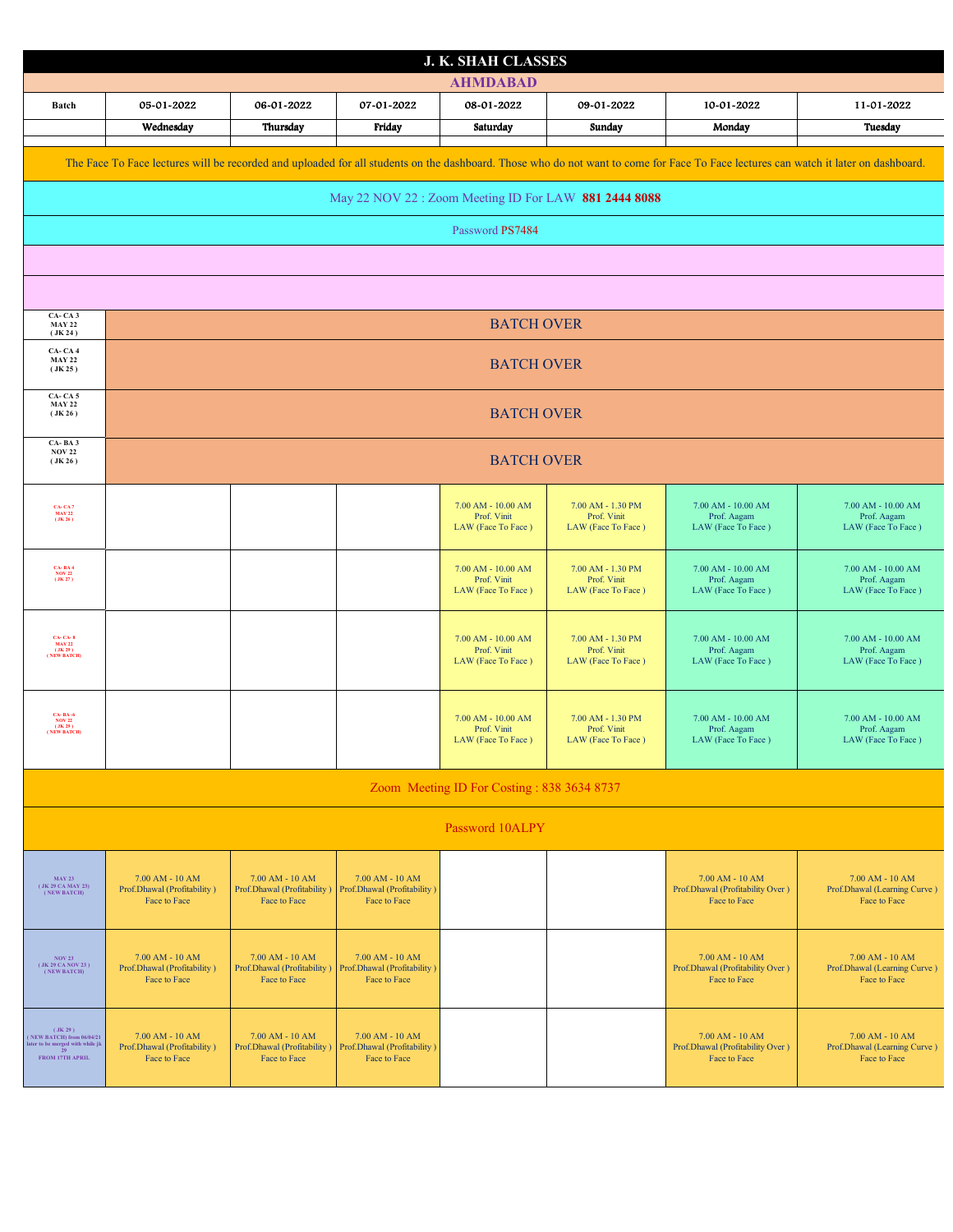| <b>J. K. SHAH CLASSES</b>                                                                                                                                                           |                                                                                                                     |                                                                                                                               |                                                                                                                               |                                                             |                                                   |                                                                                                                          |                                                                                                             |  |  |
|-------------------------------------------------------------------------------------------------------------------------------------------------------------------------------------|---------------------------------------------------------------------------------------------------------------------|-------------------------------------------------------------------------------------------------------------------------------|-------------------------------------------------------------------------------------------------------------------------------|-------------------------------------------------------------|---------------------------------------------------|--------------------------------------------------------------------------------------------------------------------------|-------------------------------------------------------------------------------------------------------------|--|--|
| <b>AHMDABAD</b>                                                                                                                                                                     |                                                                                                                     |                                                                                                                               |                                                                                                                               |                                                             |                                                   |                                                                                                                          |                                                                                                             |  |  |
| <b>Batch</b>                                                                                                                                                                        | 05-01-2022                                                                                                          | 06-01-2022                                                                                                                    | 07-01-2022                                                                                                                    | 08-01-2022                                                  | 09-01-2022                                        | 10-01-2022                                                                                                               | 11-01-2022                                                                                                  |  |  |
|                                                                                                                                                                                     | Wednesday                                                                                                           | Thursday                                                                                                                      | Friday                                                                                                                        | Saturday                                                    | Sunday                                            | Monday                                                                                                                   | Tuesday                                                                                                     |  |  |
| DETAILS FOR ALL New BATCH Which Started From August                                                                                                                                 |                                                                                                                     |                                                                                                                               |                                                                                                                               |                                                             |                                                   |                                                                                                                          |                                                                                                             |  |  |
| The Face To Face lectures will be recorded and uploaded for all students on the dashboard. Those who do not want to come for Face To Face lectures can watch it later on dashboard. |                                                                                                                     |                                                                                                                               |                                                                                                                               |                                                             |                                                   |                                                                                                                          |                                                                                                             |  |  |
| Zoom Meeting ID For Costing: 838 3634 8737<br>Password 10ALPY                                                                                                                       |                                                                                                                     |                                                                                                                               |                                                                                                                               |                                                             |                                                   |                                                                                                                          |                                                                                                             |  |  |
| Nov 22 JK 30<br>(Started from<br>16.8.21                                                                                                                                            | 7.00 AM - 10 AM<br>Prof.Dhawal (Profitability)<br>Face to Face<br>Evening Kindly watch zoom<br>recorded Live CO LAW | 7.00 AM - 10 AM<br>Prof.Dhawal (Profitability)<br>Face to Face<br>Evening Kindly watch<br>zoom recorded Live CO<br><b>LAW</b> | 7.00 AM - 10 AM<br>Prof.Dhawal (Profitability)<br>Face to Face<br>Evening Kindly watch<br>zoom recorded Live CO<br><b>LAW</b> | Evening Kindly watch<br>zoom recorded Live CO<br><b>LAW</b> | Evening Kindly watch zoom<br>recorded Live CO LAW | 7.00 AM - 10 AM<br>Prof.Dhawal (Profitability over)<br>Face to Face<br>Evening Kindly watch zoom<br>recorded Live CO LAW | $7.00$ AM - $10$ AM<br>Prof.Dhawal (Learning Curve)<br>Face to Face<br>Kindly watch zoom recorded Live CO I |  |  |
| <b>MAY 23 JK 30</b><br>(Started from<br>16.8.21)                                                                                                                                    | 7.00 AM - 10 AM<br>Prof.Dhawal (Profitability)<br>Face to Face                                                      | $7.00$ AM - $10$ AM<br>Prof.Dhawal (Profitability)<br>Face to Face                                                            | 7.00 AM - 10 AM<br>Prof.Dhawal (Profitability)<br>Face to Face                                                                |                                                             |                                                   | 7.00 AM - 10 AM<br>Prof.Dhawal (Profitability Over)<br>Face to Face                                                      | $7.00$ AM - $10$ AM<br>Prof.Dhawal (Learning Curve)<br>Face to Face                                         |  |  |
| Nov 23 JK 30<br>(Starting from<br>16.8.21)                                                                                                                                          | $7.00$ AM - 10 AM<br>Prof.Dhawal (Profitability)<br>Face to Face                                                    | $7.00$ AM - $10$ AM<br>Prof.Dhawal (Profitability)<br>Face to Face                                                            | $7.00$ AM - $10$ AM<br>Prof.Dhawal (Profitability)<br>Face to Face                                                            |                                                             |                                                   | 7.00 AM - 10 AM<br>Prof.Dhawal (Profitability Over)<br>Face to Face                                                      | 7.00 AM - 10 AM<br>Prof.Dhawal (Learning Curve)<br>Face to Face                                             |  |  |
| May 24 JK 30<br>(Started from<br>16.8.21)                                                                                                                                           | 7.00 AM - 10 AM<br>Prof.Dhawal (Profitability)<br>Face to Face                                                      | $7.00$ AM - $10$ AM<br>Prof.Dhawal (Profitability)<br>Face to Face                                                            | 7.00 AM - 10 AM<br>Prof.Dhawal (Profitability)<br>Face to Face                                                                |                                                             |                                                   | 7.00 AM - 10 AM<br>Prof.Dhawal (Profitability Over)<br>Face to Face                                                      | $7.00$ AM - $10$ AM<br>Prof.Dhawal (Learning Curve)<br>Face to Face                                         |  |  |
| The Face To Face lectures will be recorded and uploaded for all students on the dashboard. Those who do not want to come for Face To Face lectures can watch it later on dashboard. |                                                                                                                     |                                                                                                                               |                                                                                                                               |                                                             |                                                   |                                                                                                                          |                                                                                                             |  |  |
| Zoom Meeting ID For Costing: 838 3634 8737                                                                                                                                          |                                                                                                                     |                                                                                                                               |                                                                                                                               |                                                             |                                                   |                                                                                                                          |                                                                                                             |  |  |
| Password 10ALPY                                                                                                                                                                     |                                                                                                                     |                                                                                                                               |                                                                                                                               |                                                             |                                                   |                                                                                                                          |                                                                                                             |  |  |
| JK 30 New Batch<br>May 23 (Started<br>from $23.9.21$ )                                                                                                                              | 7.00 AM - 10 AM<br>Prof.Dhawal (Profitability)<br>Face to Face                                                      | $7.00$ AM - $10$ AM<br>Prof.Dhawal (Profitability)<br>Face to Face                                                            | $7.00$ AM - $10$ AM<br>Prof.Dhawal (Profitability)<br>Face to Face                                                            |                                                             |                                                   | 7.00 AM - 10 AM<br>Prof.Dhawal (Profitability Over)<br>Face to Face                                                      | $7.00$ AM - $10$ AM<br>Prof.Dhawal (Learning Curve)<br>Face to Face                                         |  |  |
| JK 30 New Batch<br>Nov 23 (Started<br>from $23.9.21$ )                                                                                                                              | $7.00$ AM - $10$ AM<br>Prof.Dhawal (Profitability)<br>Face to Face                                                  | 7.00 AM - 10 AM<br>Prof.Dhawal (Profitability)<br>Face to Face                                                                | $7.00$ AM - $10$ AM<br>Prof.Dhawal (Profitability)<br>Face to Face                                                            |                                                             |                                                   | $7.00$ AM - $10$ AM $\,$<br>Prof.Dhawal (Profitability Over)<br>Face to Face                                             | $7.00$ AM - $10$ AM<br>Prof.Dhawal (Learning Curve)<br>Face to Face                                         |  |  |
| JK 30 New Batch<br>May 24 (Started<br>from $23.9.21$ )                                                                                                                              | 7.00 AM - 10 AM<br>Prof.Dhawal (Profitability)<br>Face to Face                                                      | 7.00 AM - 10 AM<br>Prof.Dhawal (Profitability)<br>Face to Face                                                                | $7.00$ AM - $10$ AM<br>Prof.Dhawal (Profitability)<br>Face to Face                                                            |                                                             |                                                   | 7.00 AM - 10 AM<br>Prof.Dhawal (Profitability Over)<br>Face to Face                                                      | 7.00 AM - 10 AM<br>Prof.Dhawal (Learning Curve)<br>Face to Face                                             |  |  |